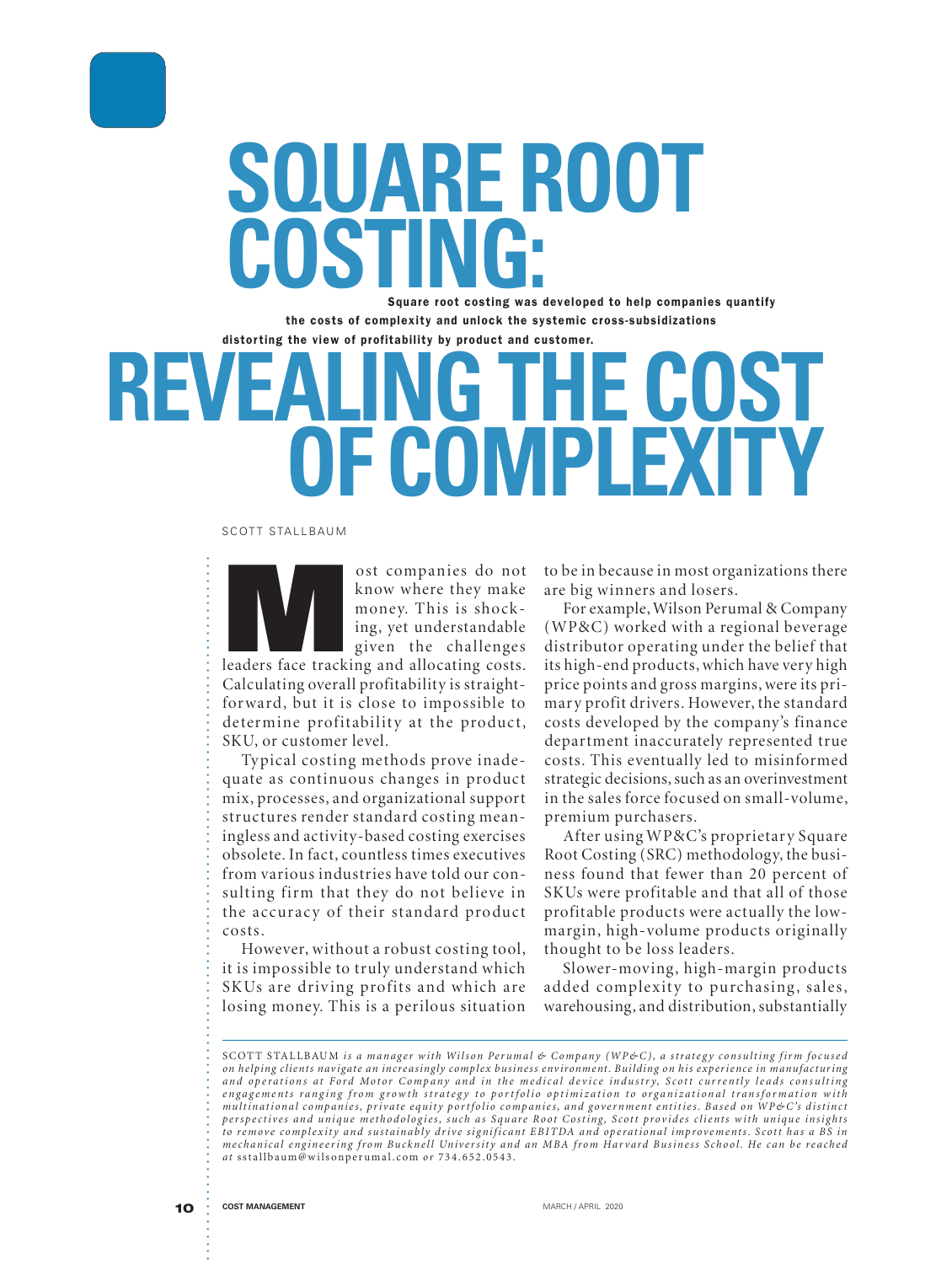increasing overall costs in hidden ways. Correctly allocating these costs to the company's high-end products showed that those products were, in fact, highly unprofitable. Massive cross-subsidizations disguised the true costs and profits of products, customers, and channels.

Until the development of SRC, there had been no feasible way to quickly and dynamically understand true SKU or customer profitability. WP&C developed SRC to help companies quantify the costs of complexity and unlock the systemic cross-subsidizations that distort the view of profitability by product, customer, and so on. It is rooted in a deep understanding of complexity and its impacts on operations and costs; therefore, it can move beyond the fixed and variable cost paradigm. SRC adds a third cost category to account for costs driven by complexity (e.g., changeover time or inventory management) and the unique behav iors of those costs.

This additional cost category accounts for non-value added (NVA) complexity costs that increase w ith volume but are not proportional to it — hence, the square root relationship after which this approach is named. Additionally, SRC employs the same top-down, allocation-based approach used in standard costing that is both fast and dynamic, giving it many advantages over activity-based costing.

### **What are complexity costs and how can you spot them?**

In short, complexity costs in a business are driven by the number of products/services offered, facilities managed, and organizations operating. These costs can take many forms, but include NVA costs such as production downtime, schedule and order management, supervisory time, scrap, order processing time, etc. The impacts of these often overlooked costs show up in the form of growing, selling, general and administrative expenses, high inventory, frequent changeovers, bloated research and development, lost capacity, and reduced productivity, among others. It is important to understand that complexity costs do not directly add any value to the product in the eyes of the customer; therefore, they are synonymous with NVA costs. In order to

spot complexity costs, it is vital to look at the portfolio through the lens of NVA efforts that drives variety. A helpful thought process to identify complexity costs is to imagine the difference in an operation, process, or organization that produces and sells a single product versus one producing and selling  $1,000$  products.

For example, manufacturing changeovers frequently go unnoticed and these costs are commonly spread evenly across all products. This makes lower volume products appear more profitable (and higher volume products appear less profitable) than they really are. However, change overs are a complexity cost  $-$  if there were no product variety, there would be no downtime for changeovers. Additionally, production planning and scheduling look very different when there is a single product being made versus 1,000 products being made. The same holds true for many processes in front- and backoffice functions like sales, finance, human resources, purchasing, and more.

Research affirmed by client experience shows that typically only 20 to 30 percent of products generate over 300 percent of total profit. The remaining 70 to 80 percent of products destroy 200 percent or more of total profit.

### **Square root costing is different**

Traditionally, businesses used standard costs based on fixed and variable costs to make decisions regarding product rationalization, pricing, and new product devel-

opment. Today, however, complexity has changed the game. While standard cost models accurately account for value-added costs like raw materials and direct labor, these models fail to truly account for the complexity costs created by a portfolio of many different SKUs. Standard cost models fail to associate NVA costs like changeovers,

inventory management, and corporate overhead with specific SKUs. This is because standard costs are typically calculated at the gross margin level, and either ignore overhead or assume it is equally driven by all products.

However, as overhead typically accounts for a significant portion of overall costs

**UNTIL THE DEVELOPMENT OF SRC, THERE HAD BEEN NO FEASIBLE WAY TO QUICKLY AND DYNAMICALLY UNDERSTAND TRUE SKU OR CUSTOMER PROFITABILITY.**

,我们也不是一个人的。""我们是我们的,我们也不是我们的,我们也不是我们的。""我们的,我们也不是我们的。""我们的,我们也不是我们的。""我们的,我们也不是我们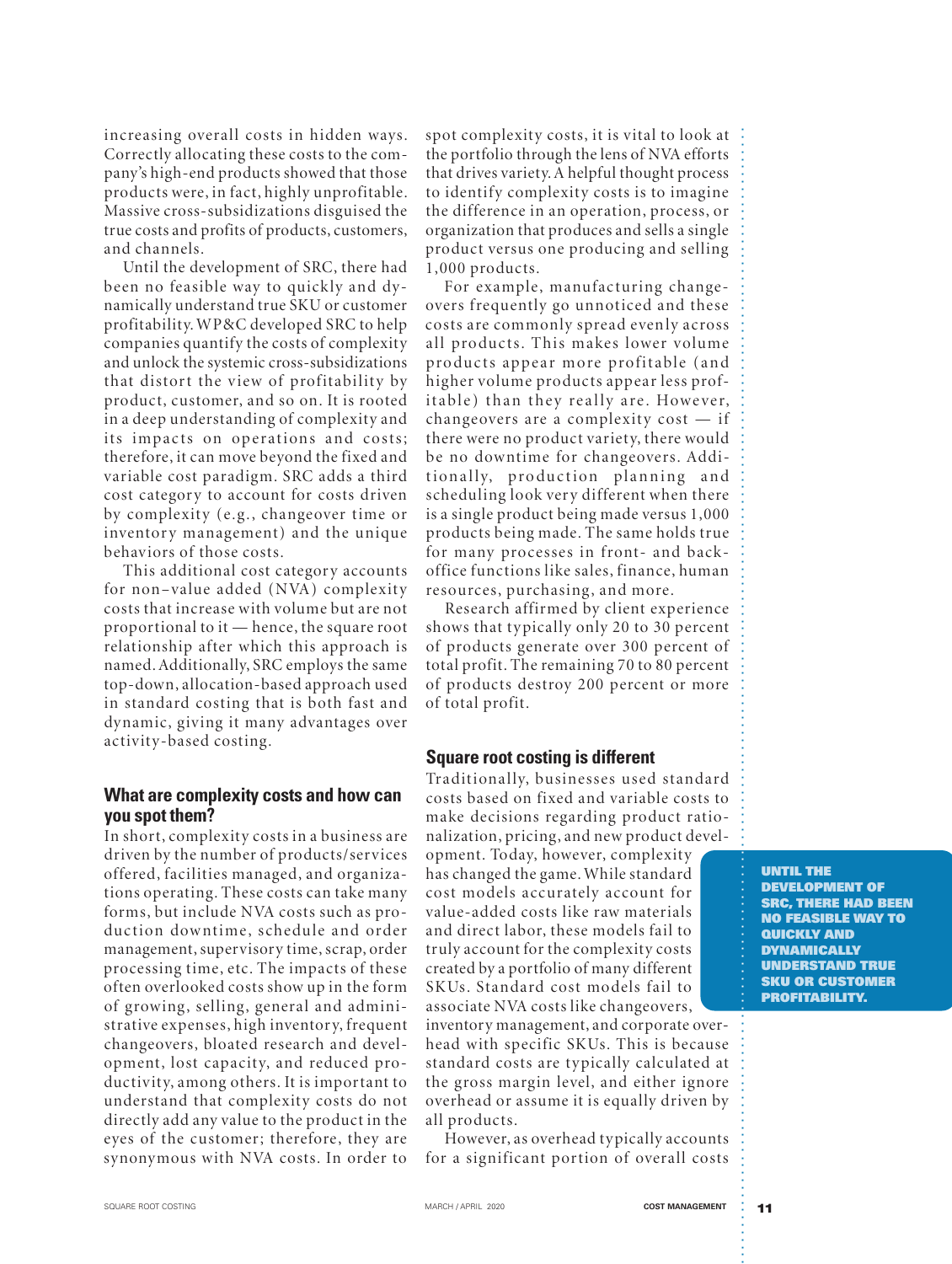|                                                                                                                                                                                                                                                                                                                                                                                                                                                                                                                                                                                                                                                                                                                                                                                                                                                                                                                                                                                                                                                                                                                                                                     | <b>PRODUCT</b><br>A | <b>PRODUCT</b><br>в                          | <b>PRODUCT</b><br>A                    | <b>PRODUCT</b><br>в                                                                                                                                                                                                                                                                                                                                                                                                                                                                                                                                                                                                                                                                                                                                                                                                                                                                                                                                                                                                                                                                                                                                                  | <b>PRODUCT</b><br>A     | <b>PRODUCT</b><br>в |
|---------------------------------------------------------------------------------------------------------------------------------------------------------------------------------------------------------------------------------------------------------------------------------------------------------------------------------------------------------------------------------------------------------------------------------------------------------------------------------------------------------------------------------------------------------------------------------------------------------------------------------------------------------------------------------------------------------------------------------------------------------------------------------------------------------------------------------------------------------------------------------------------------------------------------------------------------------------------------------------------------------------------------------------------------------------------------------------------------------------------------------------------------------------------|---------------------|----------------------------------------------|----------------------------------------|----------------------------------------------------------------------------------------------------------------------------------------------------------------------------------------------------------------------------------------------------------------------------------------------------------------------------------------------------------------------------------------------------------------------------------------------------------------------------------------------------------------------------------------------------------------------------------------------------------------------------------------------------------------------------------------------------------------------------------------------------------------------------------------------------------------------------------------------------------------------------------------------------------------------------------------------------------------------------------------------------------------------------------------------------------------------------------------------------------------------------------------------------------------------|-------------------------|---------------------|
|                                                                                                                                                                                                                                                                                                                                                                                                                                                                                                                                                                                                                                                                                                                                                                                                                                                                                                                                                                                                                                                                                                                                                                     |                     | <b>BY VOLUME</b><br><b>BY SQRT OF VOLUME</b> |                                        |                                                                                                                                                                                                                                                                                                                                                                                                                                                                                                                                                                                                                                                                                                                                                                                                                                                                                                                                                                                                                                                                                                                                                                      | <b>EQUAL BY PRODUCT</b> |                     |
| <b>Total Cost</b><br>(S)                                                                                                                                                                                                                                                                                                                                                                                                                                                                                                                                                                                                                                                                                                                                                                                                                                                                                                                                                                                                                                                                                                                                            | \$2.00              | \$98.00                                      | \$12.50                                | \$87.50                                                                                                                                                                                                                                                                                                                                                                                                                                                                                                                                                                                                                                                                                                                                                                                                                                                                                                                                                                                                                                                                                                                                                              | \$50.00<br>\$50.00      |                     |
| <b>Volume</b>                                                                                                                                                                                                                                                                                                                                                                                                                                                                                                                                                                                                                                                                                                                                                                                                                                                                                                                                                                                                                                                                                                                                                       | 1                   | 49                                           | 1                                      | 49                                                                                                                                                                                                                                                                                                                                                                                                                                                                                                                                                                                                                                                                                                                                                                                                                                                                                                                                                                                                                                                                                                                                                                   | 49<br>1                 |                     |
| <b>Unit Cost</b><br>(\$/unit)                                                                                                                                                                                                                                                                                                                                                                                                                                                                                                                                                                                                                                                                                                                                                                                                                                                                                                                                                                                                                                                                                                                                       | \$2.00              | \$2.00                                       | \$12.50                                | \$1.79                                                                                                                                                                                                                                                                                                                                                                                                                                                                                                                                                                                                                                                                                                                                                                                                                                                                                                                                                                                                                                                                                                                                                               | \$50.00                 | \$1.02              |
| (between 25 to 50 percent, depending on<br>the industry), it deserves a more careful<br>accounting. SRC accurately captures the<br>complexity-driven NVA costs that standard<br>costs fail to consider.<br><b>Consider a manufacturing line producing</b><br>1,000 yellow pencils per day<br>In a bid to draw new consumers, manage-<br>ment decides to diversify and produce 90<br>percent yellow pencils and 10 percent blue<br>pencils. To do this, the line must stop pro-<br>duction to change over between colors.<br>Scheduling is now more important, and<br>raw materials and finished goods inventories<br>need to be coordinated.<br>Since the equipment has to be cleaned<br>and recalibrated with every change, down-<br>time occurs, and material scrap is produced<br>each time a machine stops and starts pro-<br>duction. Overall, the downtime associated<br>with color complexity reduces capacity to<br>900 pencils per day.<br>Standard costing would spread the lost-<br>time NVA costs across all products by<br>volume, whereas the SRC approach would<br>accurately assign the source of complexity<br>- blue pencils - greater NVA costs. |                     |                                              | required to meet customer demands in a | and inventory holding costs varied propor-<br>tionally to the square root of volume.<br>In a manufacturing environment using<br>optimal production scheduling for two<br>items that are the same (i.e., same setup<br>time, run rate, yield, etc.), average working<br>inventory levels were proportional to the<br>square root of each product's volume. If<br>Product A had four times the demand of<br>Product B, then Product A had two times<br>the average cycle stock inventory.<br>For complexity costs, volume is the dom-<br>inant driver of cost differences between<br>products - or customers, regions, and so<br>on. By accurately modeling these relation-<br>ships, SRC can quickly and significantly<br>improve the accuracy of costing exhibits<br>However, the true value of SRC comes from<br>the insights it gives using the methodology's<br>outputs, which allow companies to under-<br>stand the actual drivers of product, SKU<br>and customer profitability.<br>SRC provides valuable information about<br>the cost of delivering new SKUs to the<br>market and can also provide insights into<br>how a company can deliver the complexity |                         |                     |

### **Consider a manufacturing line producing 1,000 yellow pencils per day**

## **Why SRC?**

#### **Situation**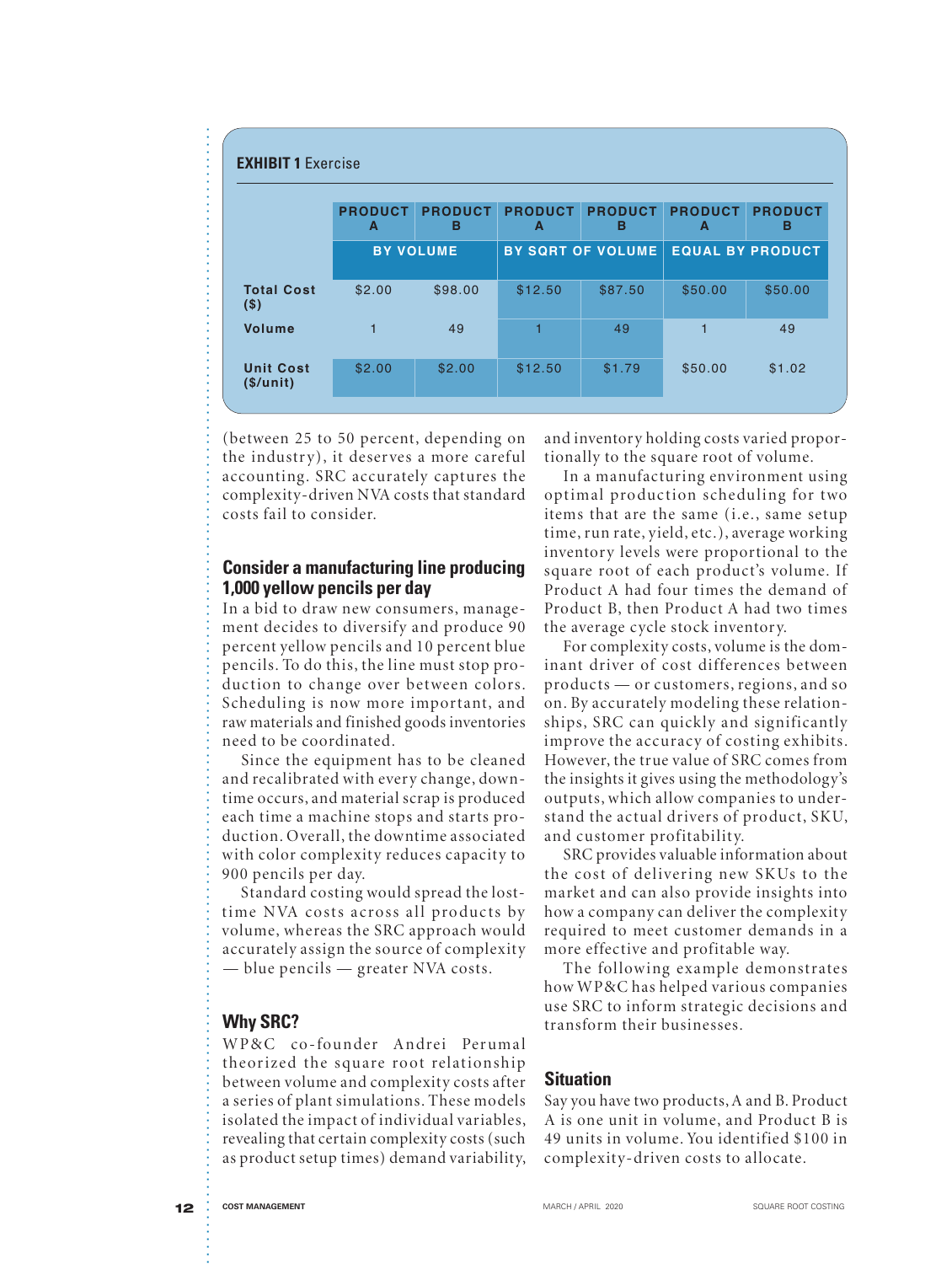|                            | <b>CURRENT SALES</b> |         | <b>PROSPECTIVE DUAL PORT</b><br><b>SALES</b> |                     |
|----------------------------|----------------------|---------|----------------------------------------------|---------------------|
|                            | Model A              | Model B | <b>Dual Port</b><br>(\$5)                    | Dual Port<br>(\$10) |
| Annual Volume              | 105.000              | 7,800   | 112,800                                      | 112,800             |
| <b>Average Sales Price</b> | \$750                | \$842   | \$756                                        | \$756               |
| Cost/Unit                  | \$550                | \$912   | \$555                                        | \$560               |
| OP/Unit                    | \$200                | (S70)   | \$201                                        | \$196               |

## **Application**

Allocate the \$100 in costs across the two products using each of the three methods (by volume, by square root of volume, and equal by product) to complete the table in Exhibit 1.

## **Square root of volume step-by-step calculation:**

- 1. Calculate the square root of each product's volume (Product A: volume 1, square root  $= 1$ ; Product B: volume 49, square root  $= 7$ ).
- 2. Second, sum the total of the square roots (sum of square roots  $=$  Product A square root + Product B square root  $= 1 + 7 = 8$ .
- 3. Divide each individual square root by the sum of all of the square roots to determine the "burden" percentage (Product A:  $1/8 = 12.5$  percent; Product B:  $7/8 = 87.5$  percent).
- 4. Multiply the "burden" percentage by the total complexity costs (Product A  $= 12.5$  percent  $\times$  \$100 = \$12.50; Product B = 87.5 percent  $\times$  \$100 = \$87.50).
- 5. Divide total cost allocated to each product by its actual volume (Product  $A = $12.50/1 = $12.50$  per unit; Product  $B = $87.50/49 = $1.79$  per unit).

## **Case 1: Diagnosing product profitability to inform new product development**

A \$5 billion HVAC manufacturer (HVAC Co) had maintained profitability over recent years as its portfolio of products continued to grow. With pending technology and regulatory changes, managment expected the number of SKUs to triple while volumes grew at a slower rate. This growth would result in higher production and sales costs to support a more variable portfolio and impact existing scale. HVAC Co needed to understand how this added complexity would impact the business and how to best manage it moving forward.

WP&C used SRC to analyze the impact of complexity in HVAC Co's furnace offerings. Two furnaces, Model A and Model B, were identical apart from the location of the flow port. Model A's port was on top of the unit to comply with construction standards in the Midwest, while Model B's port was on the bottom of the unit to support the Southeast market. Model A sold 13 times the volume of Model B.

HVAC Co assumed the costs to sell these nearly identical products would be similar, but our SRC analysis revealed the real costs associated with bringing the slower-selling Model B to market (e.g., manufacturing, selling, distribution, marketing, other overhead, etc.) was \$912, compared to only \$550 for Model A.

At this true cost, Model B was losing money, but HVAC Co had to keep offering that format to ser ve its Southeastern market. A solution was needed to deliver the added complexity of Model B in a more efficient way.

With an understanding of HVAC Co's operations and customers, we recommended the development of a dual-port product. Reengineering a furnace to have both a top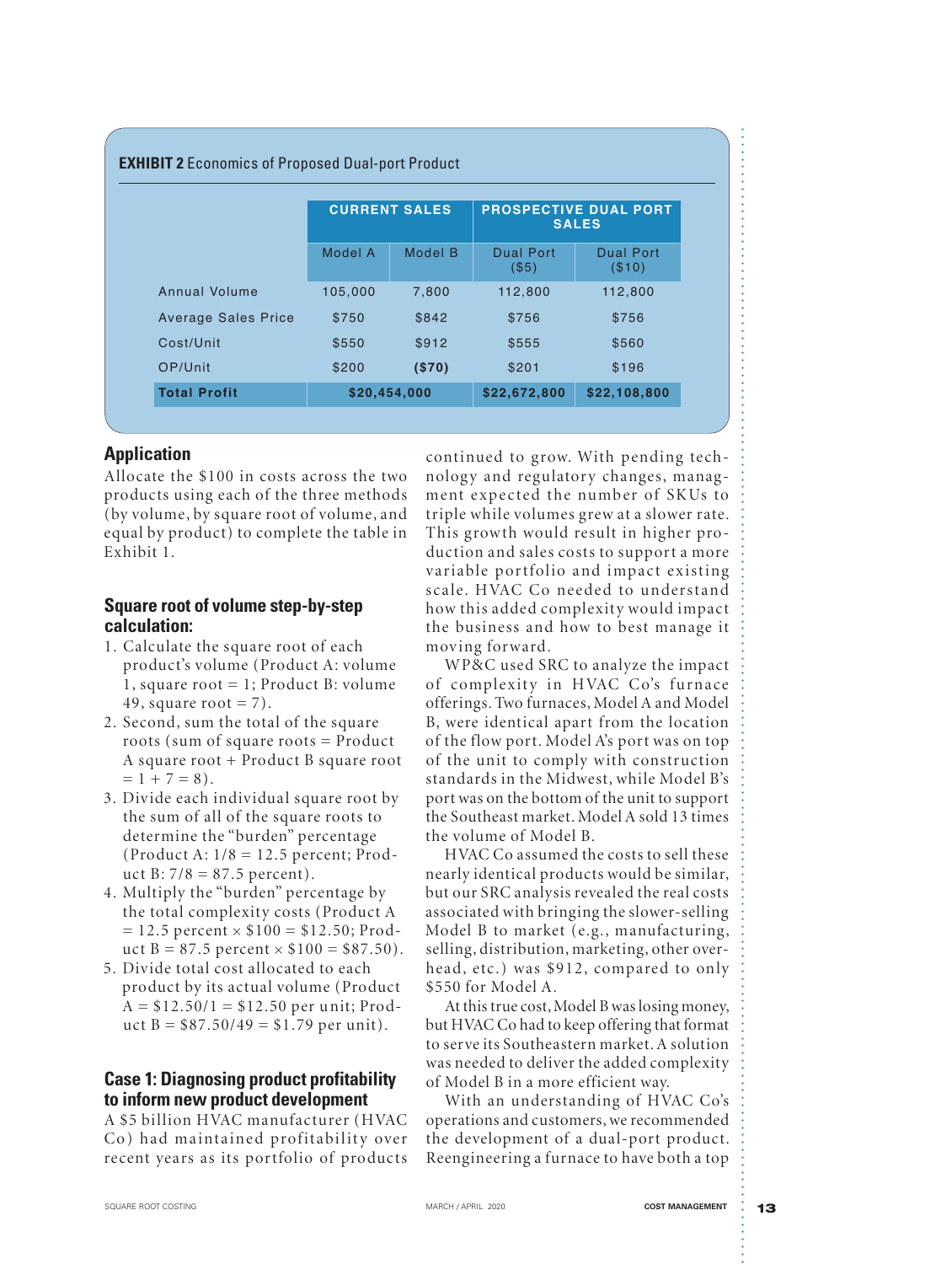| <b>EXHIBIT 3 Additional Cost/Unit Impact on Profit</b> |                                                      |  |  |  |  |
|--------------------------------------------------------|------------------------------------------------------|--|--|--|--|
| <b>ADDITIONAL</b><br><b>COST/UNIT</b>                  | <b>POTENTIAL</b><br><b>PROFIT</b><br><b>INCREASE</b> |  |  |  |  |
| \$5                                                    | \$2.2M                                               |  |  |  |  |
| \$10                                                   | \$1.7M                                               |  |  |  |  |
| \$15                                                   | \$1.1M                                               |  |  |  |  |
| \$20                                                   | \$0.5M                                               |  |  |  |  |
| \$25                                                   | \$0.1M                                               |  |  |  |  |



number of furnace SKUs by half, driving down inventory costs, reducing changeovers, and lowering supply chain costs.

Analysis showed that if the less costly Model A could be reengineered as a dualport product for an additional unit cost of \$25 or less (the difference between Model A's unit cost of \$550 and the weighted average unit cost of Models A and B, \$575), it would be profitable to transition to the dual-port design (Exhibit 2).

Model A and Model B's sales volumes would combine and represent the sales of a new dual-port product. The unit cost to bring this dual product to market would be Model A's current unit cost (\$550) plus the cost to add the additional port. Based on engineering estimates, the change would

only cost an additional \$5 to \$10 to make and would result in profits increasing by  $$1.7$  million to  $$2.2$  million (Exhibit 3).

## **Case 2: Understanding customer profitability to improve economic profit**

An international consumer packaged goods contract manufacturer (Consumer Co) was having difficulty balancing the demands of its three largest customers. These customers were pressuring Consumer Co to reduce minimum order quantities and order frozen zones (e.g., periods where no changes can be made to work orders), decrease prices, increase SKU variety, and hold more inventory for longer periods of time.

Management needed to understand the impact of these demands on the business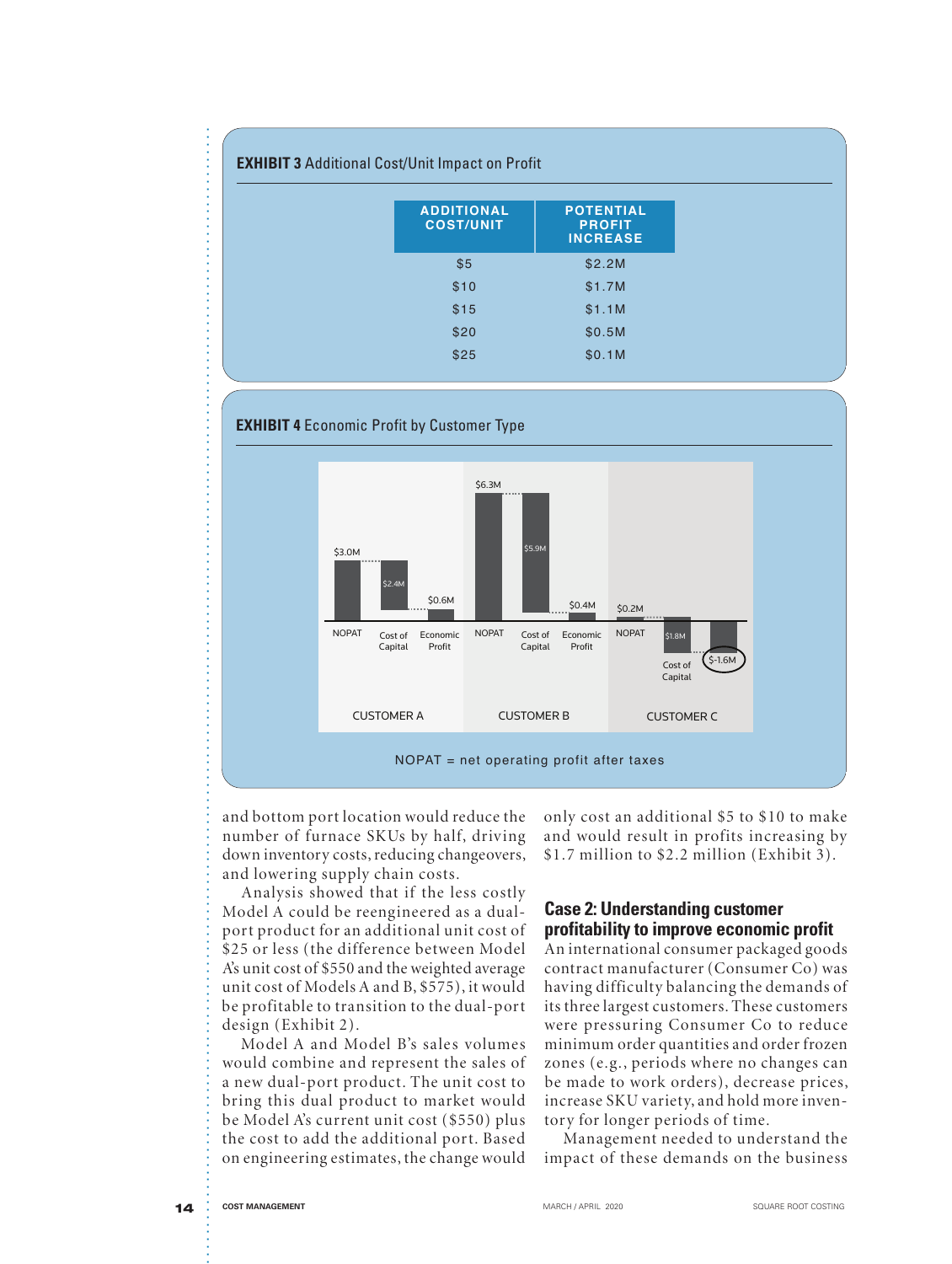

while finding a way to profitably navigate them. Finance, supply chain, and operations worked together to identify and quantify the growth in NVA activities based on impacts of the increased customer demands. In doing so, it was discovered that:

- reduced order quantities and a smaller frozen zone mandated the need for grow th in the sales team;
- increased SKU variety facilitated the need to hold greater amounts of materials and ingredients in reser ve, driving up these costs; and
- holding more customer inventory, and for longer, required the leasing of additional warehouse space.

Prev iously, these costs would have been spread evenly across all products, but by identifying them as complexity costs it was now possible to associate the costs with a specific customer. WP&C leveraged SRC and calculated the complexityadjusted economic profit for all three customers — taking the identified complexity costs and reallocating based on both the manufacturing volume of the respective products and purchase volumes of each customer. This immediately helped the company understand how each customer's

particular demands and behaviors were impacting profits.

When factoring in the assets used to generate this revenue and the high levels of finished goods and work-in-progress inventory required by Customer C's current contract, an extreme picture emerged. Customer C was destroying economic profit, generating a loss of  $$1.6$  million (Exhibit 4).

Consumer Co used this insight to inform the structure of new contracts with customers. They renegotiated pricing and terms to better balance customer demands with plant capacity.

The manufacturer also built new consignment inventory arrangements with some clients to ensure they were not bearing the burden of inventory carrying costs, which drove down Consumer Co's inventory complexity costs. These changes drove improvements in profitability and customer service while creating better flexibility to manage future SKU growth.

## **Case 3: Assessing country profitability to shape international strategy**

A multibillion-dollar international cosmetics company (Cosmo Co) had been pur